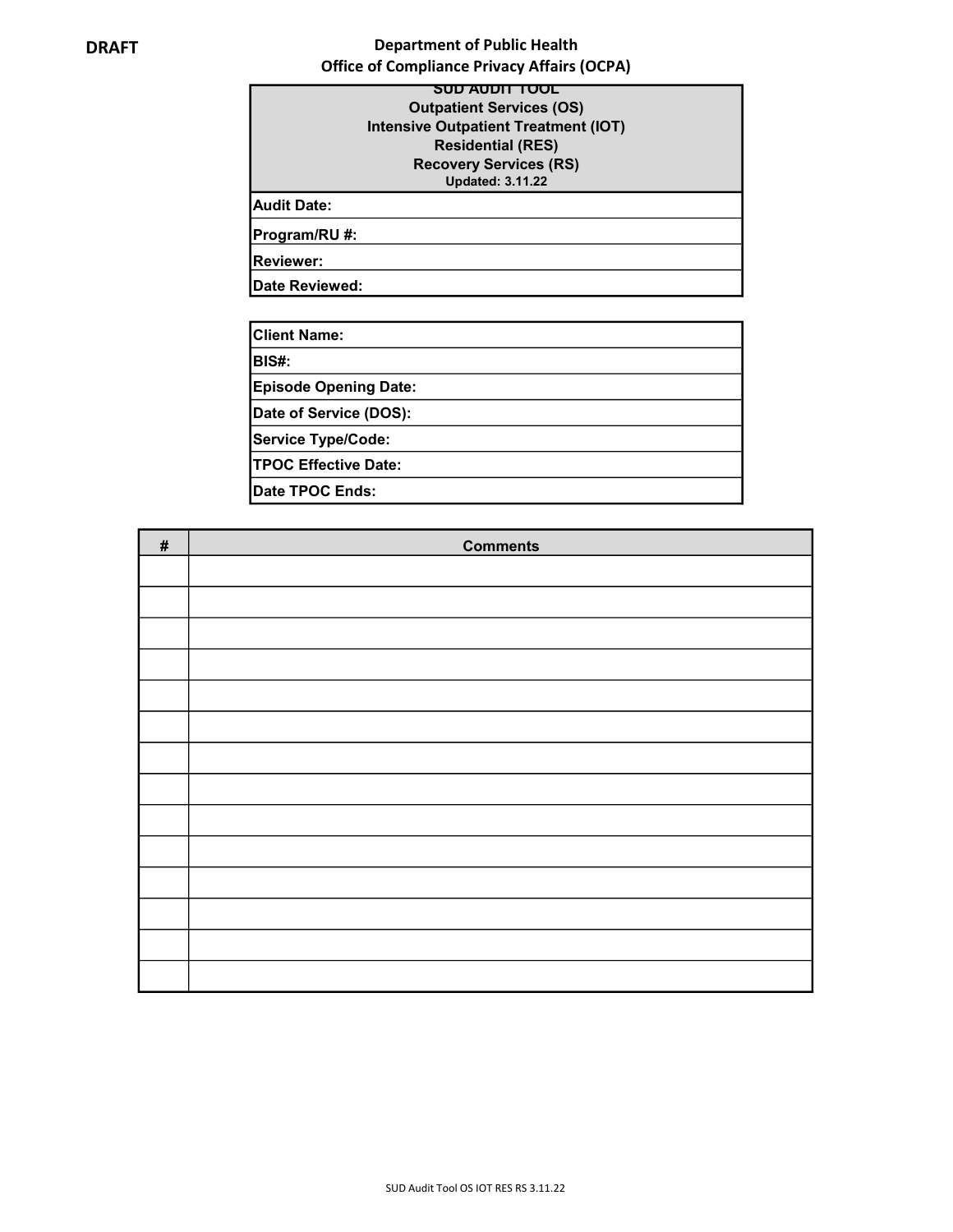# DRAFT DRAFT Department of Public Health Office of Compliance Privacy Affairs (OCPA)

| <b>FATAL</b>     |                                                                                                                                                                                                      |                                                                                                                                                                                                                                                                                                                          |  |  |  |
|------------------|------------------------------------------------------------------------------------------------------------------------------------------------------------------------------------------------------|--------------------------------------------------------------------------------------------------------------------------------------------------------------------------------------------------------------------------------------------------------------------------------------------------------------------------|--|--|--|
| <b>DIAGNOSIS</b> |                                                                                                                                                                                                      |                                                                                                                                                                                                                                                                                                                          |  |  |  |
| No.              | <b>Type</b><br><b>Audit Item</b>                                                                                                                                                                     |                                                                                                                                                                                                                                                                                                                          |  |  |  |
| 1                | Does the client have a valid DSM-5 Substance-Related and Addictive<br>DX.<br>Disorder, other than a tobacco-related or non-substance related disorder?<br>(IA Exhib. A Att. I A2 (III)(B)(2)(ii)(a)) |                                                                                                                                                                                                                                                                                                                          |  |  |  |
| $\mathfrak{p}$   | Is there a narrative summary justifying the diagnosis written by the LPHA?<br>DX.<br>(IA Exhib. A Att. I A2 (III)(PP)(10)(i))                                                                        |                                                                                                                                                                                                                                                                                                                          |  |  |  |
|                  | <b>ASAM</b>                                                                                                                                                                                          |                                                                                                                                                                                                                                                                                                                          |  |  |  |
| 3                | Has the ASAM level of care been determined by an LPHA?<br><b>ASAM</b><br>(IA Exhib. A Att. I A2 (III)(B)(2)(iv))                                                                                     |                                                                                                                                                                                                                                                                                                                          |  |  |  |
| 4                | ASAM<br>(RES)                                                                                                                                                                                        | For Residential Programs: Has pre-authorization been obtained prior to<br>the treatment?                                                                                                                                                                                                                                 |  |  |  |
| No.              | <b>Type</b>                                                                                                                                                                                          | <b>Audit Item</b>                                                                                                                                                                                                                                                                                                        |  |  |  |
|                  |                                                                                                                                                                                                      | <b>TREATMENT OR RECOVERY PLAN (TPOC) (Interchangeable)</b>                                                                                                                                                                                                                                                               |  |  |  |
| 5                | Updated<br><b>TPOC</b>                                                                                                                                                                               | For both Initial and Updated Treatment Plan<br>Initial and Is there a valid signed TPOC that covers the service that has been signed<br>by a cousnelor with LPHA co-signature or just a LPHA signature no older<br>than 90 days prior to the service.<br>(IA Exhib. A Att. I A2 (III)(PP)(12)(i)(b), BHIN 21-075 page 5) |  |  |  |
|                  | <b>CONTINUING SERVICES JUSTIFICATION</b>                                                                                                                                                             |                                                                                                                                                                                                                                                                                                                          |  |  |  |
| <b>CSJ</b><br>6  |                                                                                                                                                                                                      | If the client has been in treatment for more than six months, is there<br>a Continuing Services Justification completed by a LPHA every six<br>months?<br>(IA Exhib. A Att. I A2 (III)(B)(2)(v))                                                                                                                         |  |  |  |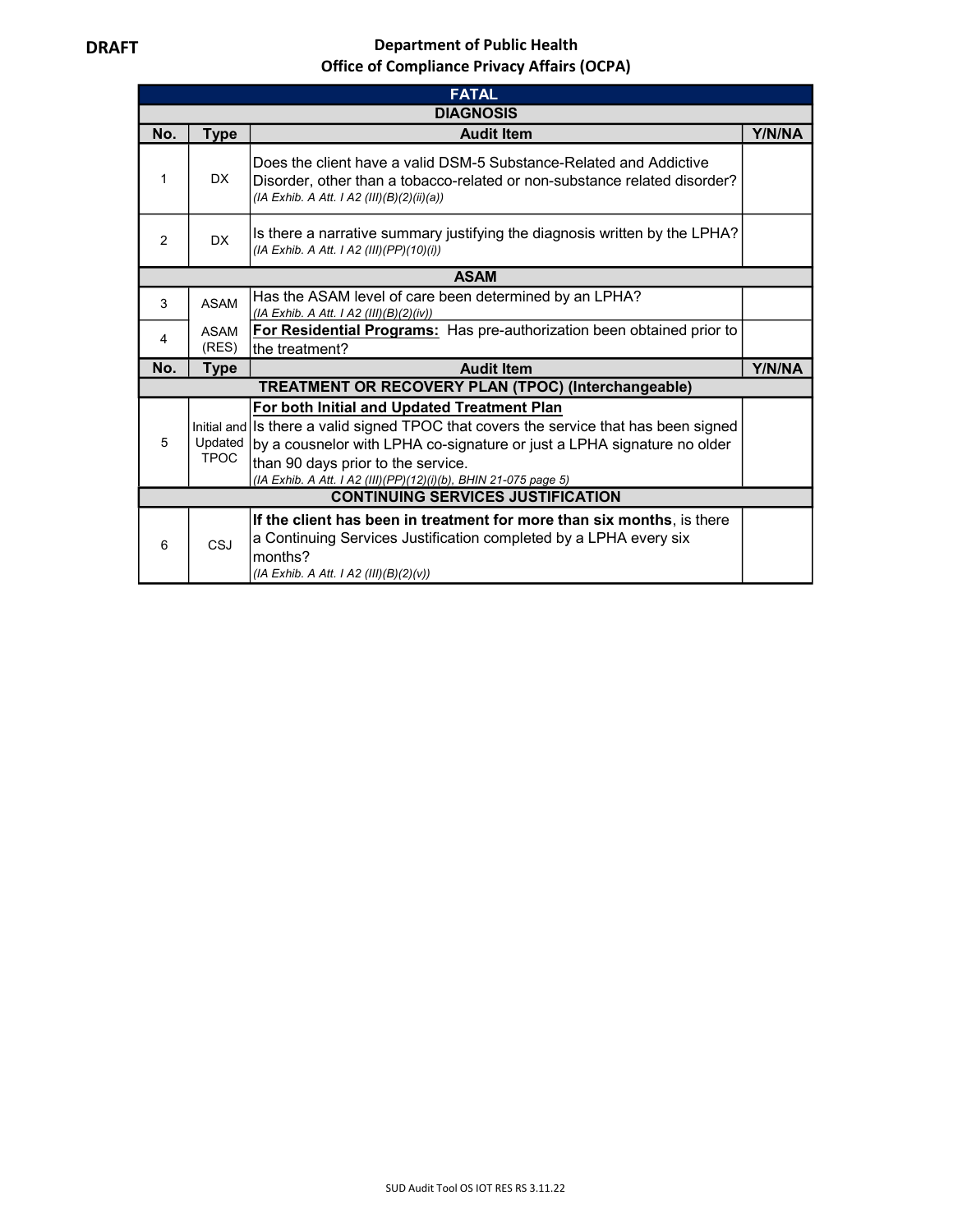# DRAFT DRAFT Department of Public Health Office of Compliance Privacy Affairs (OCPA)

| <b>PROGRESS NOTES</b>          |                                                                                                                                                           |                                                                                                                                                                                                                                                                                                                                                                                                                                                                                                                                                                                                                                 |  |  |  |
|--------------------------------|-----------------------------------------------------------------------------------------------------------------------------------------------------------|---------------------------------------------------------------------------------------------------------------------------------------------------------------------------------------------------------------------------------------------------------------------------------------------------------------------------------------------------------------------------------------------------------------------------------------------------------------------------------------------------------------------------------------------------------------------------------------------------------------------------------|--|--|--|
| No.                            | <b>Type</b>                                                                                                                                               | <b>Audit Item</b>                                                                                                                                                                                                                                                                                                                                                                                                                                                                                                                                                                                                               |  |  |  |
| $\overline{7}$                 | Is there a name, signature, and date from the LPHA or counselor<br><b>PN</b><br>conducting the session?<br>(IA Exhib. A Att. I A2 (III)(PP)(15)(i)(a)(i)) |                                                                                                                                                                                                                                                                                                                                                                                                                                                                                                                                                                                                                                 |  |  |  |
| 8                              | <b>PN</b>                                                                                                                                                 | Are any group progress notes supported by group sign-in sheet that<br>contains:<br>A. A name, signature, and date from the LPHA or counselor<br>conducting the session.<br>B. The date of the counseling session. ___<br>C. The topic of the counseling session.<br>D. The start and end time of the counseling session.<br>E. The typed or legibly printed name of each participant with their<br>signatures.<br>(IA Exhib. A Att. I A2 (III)(PP)(13)                                                                                                                                                                          |  |  |  |
| 9                              | <b>PN</b><br>(IOS and<br>RES)                                                                                                                             | <b>Progress Notes</b><br>Instead of a progress note for each session, IOS and RES programs may<br>have one progress note per calendar week that contains:<br>A. For IOS and RES programs, is there a billable service that includes<br>a LPHA or counselor signature?<br>B. Is there A billable service for each day that was charged to Medi-Cal.<br>(IA Exhib. A Att. I A2 (III)(PP)(14)(i)(b))                                                                                                                                                                                                                               |  |  |  |
| 10<br><b>PN</b><br>telehealth. |                                                                                                                                                           | <b>Progress Notes</b> must be completed, signed, and dated within seven<br>calendar days of the service and must contain:<br>A. The beneficiary's name.<br>B. The purpose of the service.<br>C. A description of how the service relates to the client's<br>treatment plan problems, goals, action steps, objectives, or referrals.<br>D. The date, start and end times of each service.<br>E. Whether the services were provided in-person, by telephone, or by<br>F. If services were provided in the community, the location and how<br>the provider ensured confidentiality.<br>(IA Exhib. A Att. I A2 (III)(PP)(14)(i)(c)) |  |  |  |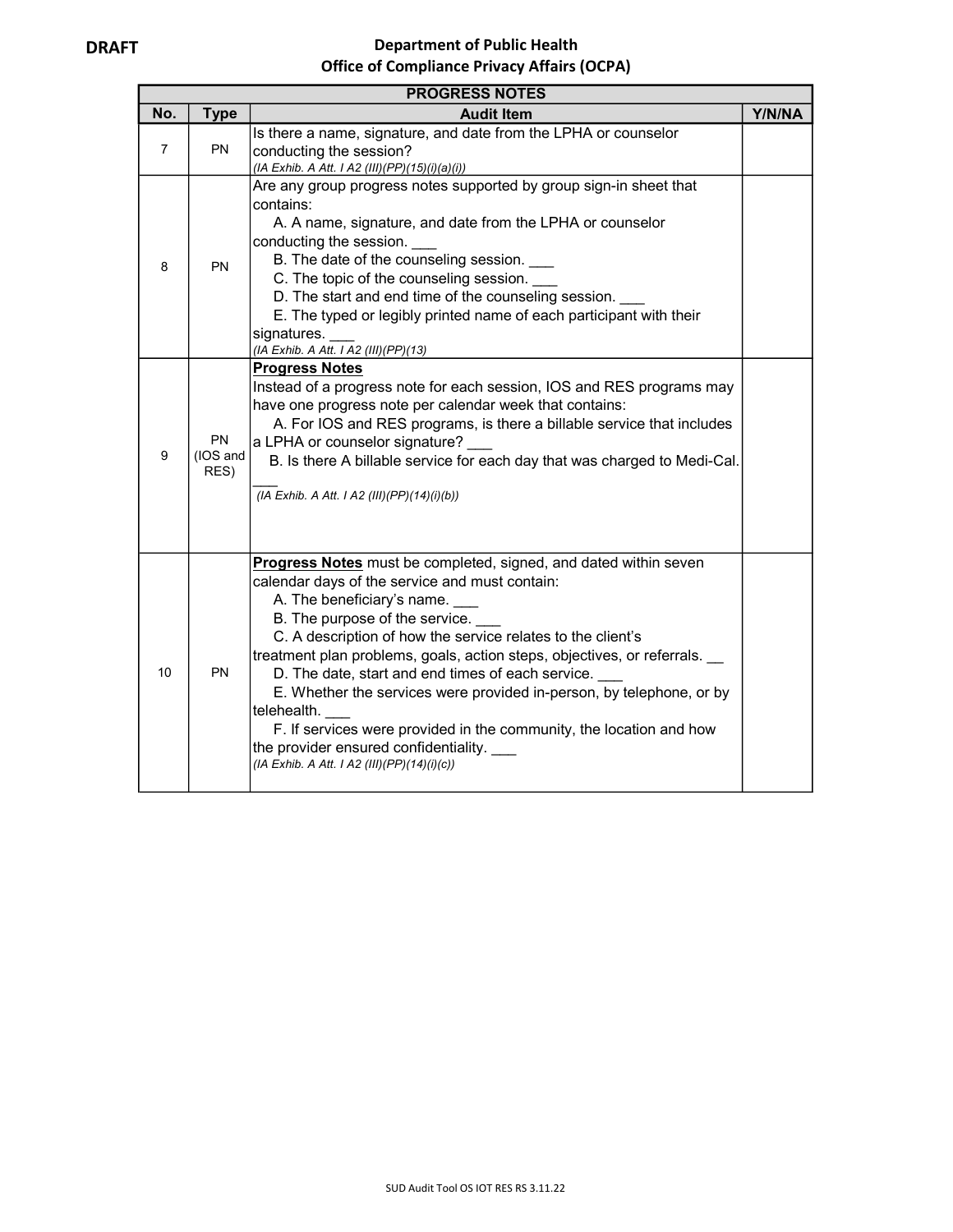### **DRAFT** DRAFT DRAFT DEPARTMENT DEPARTMENT DEPARTMENT DEPARTMENT OF PUblic Health Office of Compliance Privacy Affairs (OCPA)

| SUD AUDIT TOOL                              |
|---------------------------------------------|
| <b>Outpatient Services (OS)</b>             |
| <b>Intensive Outpatient Treatment (IOT)</b> |
| <b>Residential (RES)</b>                    |
| <b>Recovery Services (RS)</b>               |
| <b>Updated: 3.11.22</b>                     |
| Audit Date:                                 |
| Program/RU #:                               |
| <b>Reviewer:</b>                            |
| <b>IDate Reviewed:</b>                      |

| <b>Client Name:</b>          |  |
|------------------------------|--|
| BIS#:                        |  |
| <b>Episode Opening Date:</b> |  |
| Date of Service (DOS):       |  |
| <b>Service Type/Code:</b>    |  |
| <b>TPOC Effective Date:</b>  |  |
| Date TPOC Ends:              |  |

|     | <b>DIAGNOSIS</b>                         |                                                                                                                                                                                                                                                                                                                                  |        |                 |  |
|-----|------------------------------------------|----------------------------------------------------------------------------------------------------------------------------------------------------------------------------------------------------------------------------------------------------------------------------------------------------------------------------------|--------|-----------------|--|
| No. | Type                                     | <b>Audit Item</b>                                                                                                                                                                                                                                                                                                                | Y/N/NA | <b>Comments</b> |  |
|     | <b>DX</b>                                | Does the client have a valid DSM-5 Substance-Related and Addictive<br>Disorder, other than a tobacco-related or non-substance related<br>disorder?<br>(IA Exhib. A Att. I A2 (III)(B)(2)(ii)(a))                                                                                                                                 |        |                 |  |
| 2   | DX.                                      | Is there a narrative summary justifying the diagnosis written by the<br>ILPHA?<br>(IA Exhib. A Att. I A2 (III)(PP)(10)(i))                                                                                                                                                                                                       |        |                 |  |
|     | <b>ASAM</b>                              |                                                                                                                                                                                                                                                                                                                                  |        |                 |  |
| 3   | <b>ASAM</b>                              | Has the ASAM level of care been determined by an LPHA?<br>(IA Exhib. A Att. I A2 (III)(B)(2)(iv))                                                                                                                                                                                                                                |        |                 |  |
| 4   | <b>ASAM</b><br>(RES)                     | For Residential Programs: Has pre-authorization been obtained prior<br>Ito the treatment?                                                                                                                                                                                                                                        |        |                 |  |
|     |                                          | TREATMENT OR RECOVERY PLAN (TPOC) (Interchangeable)                                                                                                                                                                                                                                                                              |        |                 |  |
| No. | <b>Type</b>                              | <b>Audit Item</b>                                                                                                                                                                                                                                                                                                                | Y/N/NA | <b>Comments</b> |  |
| 5   | <b>TPOC</b>                              | For both Initial and Updated Treatment Plan<br>Initial and Is there a valid signed TPOC that covers the service that has been<br>Updated signed by a cousnelor with LPHA co-signature or just a LPHA signature<br>no older than 90 days prior to the service.<br>(IA Exhib. A Att. I A2 (III)(PP)(12)(i)(b), BHIN 21-075 page 5) |        |                 |  |
|     | <b>CONTINUING SERVICES JUSTIFICATION</b> |                                                                                                                                                                                                                                                                                                                                  |        |                 |  |
| 6   | CSJ                                      | If the client has been in treatment for more than six months, is there<br>a Continuing Services Justification completed by a LPHA every six<br>months?<br>(IA Exhib. A Att. I A2 (III)(B)(2)(v))                                                                                                                                 |        |                 |  |